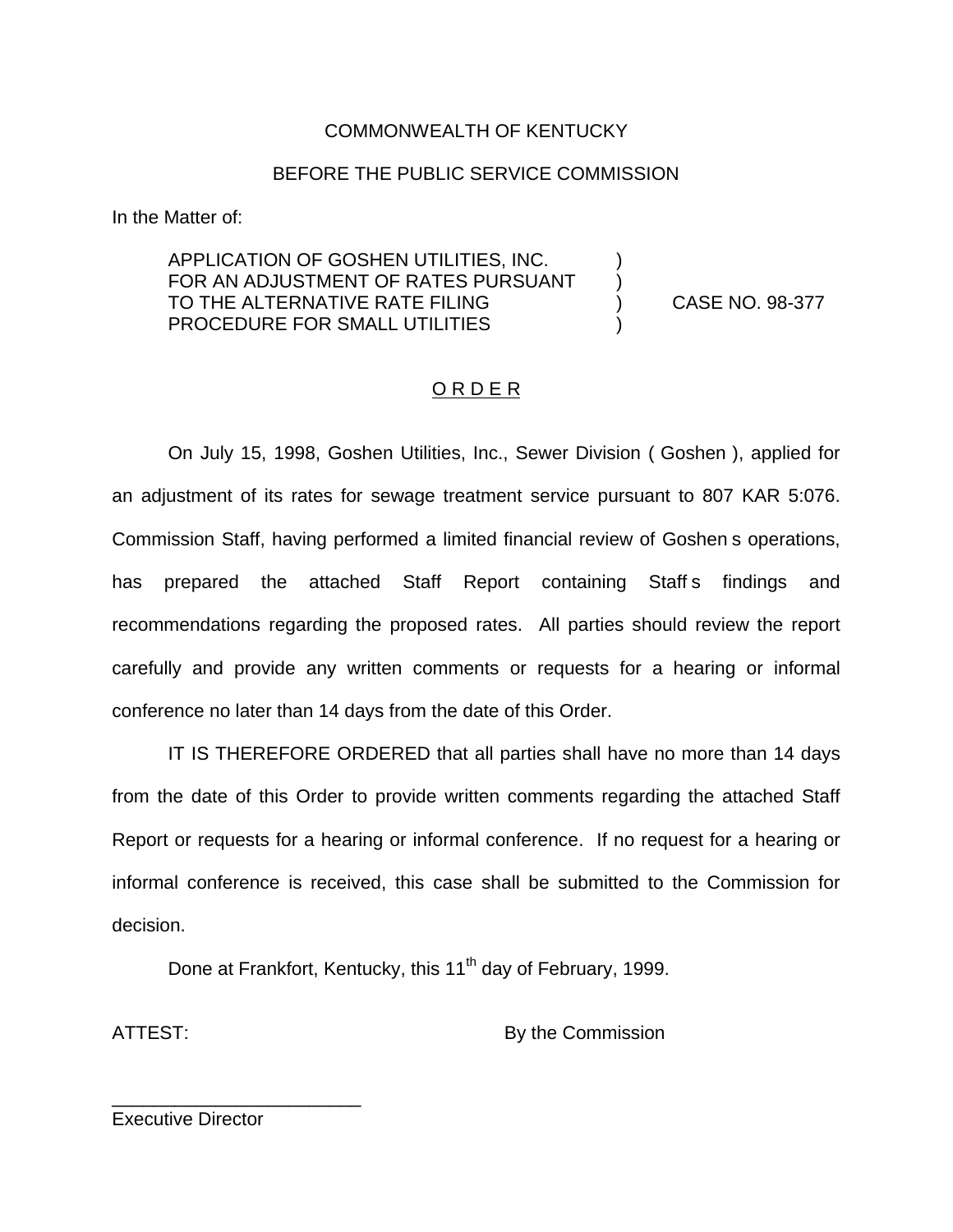## COMMONWEALTH OF KENTUCKY

## BEFORE THE PUBLIC SERVICE COMMISSION

In the Matter of:

THE ALTERNATIVE RATES (2008) CASE NO. 98-377 FILING OF GOSHEN UTILITIES, INC.  $($ 

### STAFF REPORT

Prepared By: John D. Williams Public Utility Financial Analyst, Senior Water and Sewer Revenue Requirements Branch Division of Financial Analysis

Prepared By: D. Brent Kirtley Public Utility Rate Analyst, Senior Communications, Water and Sewer Rate Design Branch Division of Financial Analysis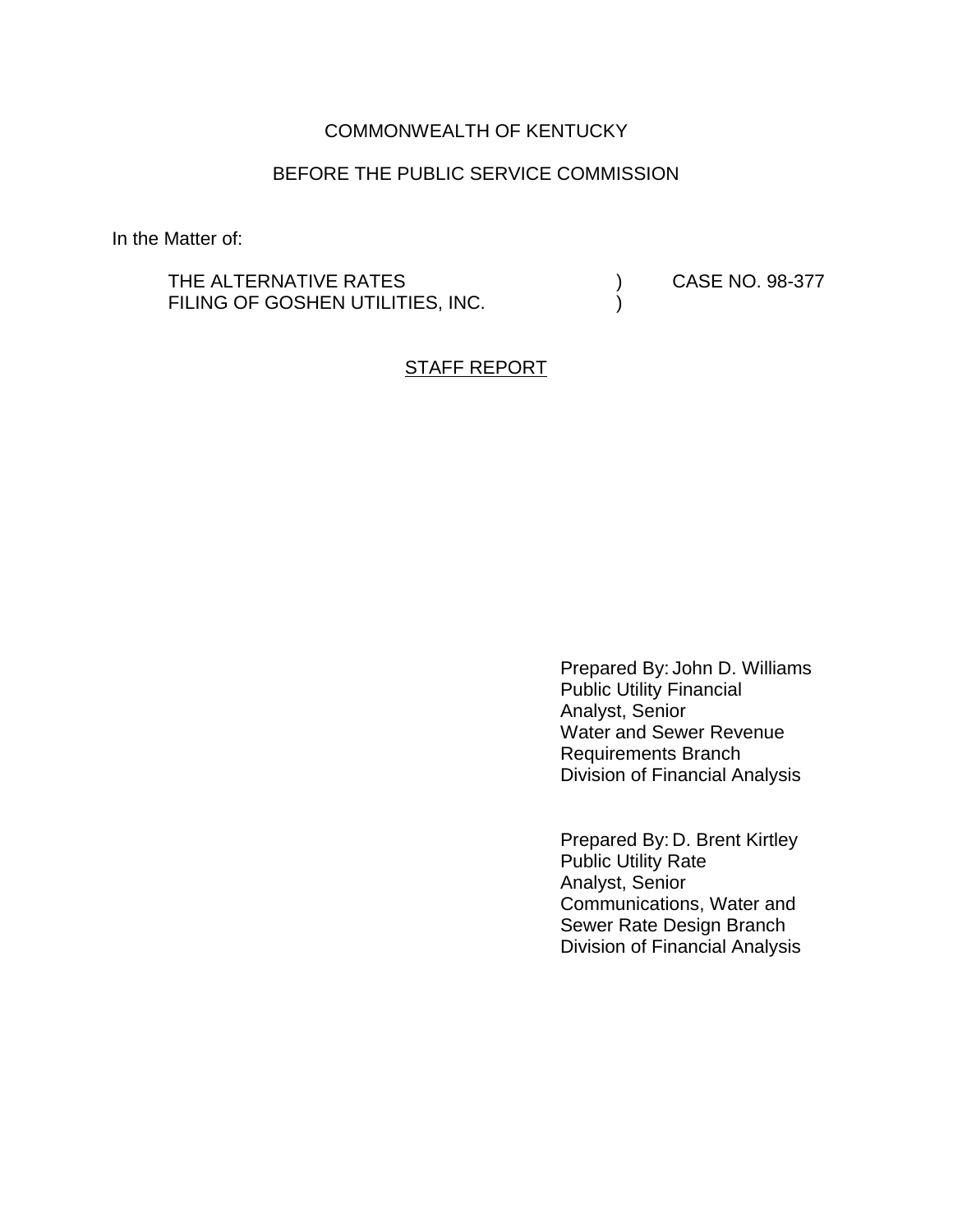#### STAFF REPORT

### ON

### GOSHEN UTILITIES, INC., SEWER

#### CASE NO. 98-377

On July 15, 1998, Goshen Utilities, Inc., Sewer Division ( Goshen ) filed an application seeking to increase its rates pursuant to 807 KAR 5:076. The application requested approval to increase tariffed sewer rates by 26.4 percent, an increase in annual revenue of \$70,035. Goshen requested assistance from Commission Staff ( Staff ) in the preparation of its Alternative Rate Filing Application as allowed pursuant to 807 KAR 5:076, Section 2. To assist in the preparation of this application, Staff performed a limited financial review of Goshen s test year operations; the calendar year ended December 31, 1996.

The scope of the review was limited to obtaining information as to whether the test period operating revenues and expenses were representative of normal operations. Insignificant or immaterial discrepancies were not pursued and are not addressed herein.

John Williams of the Commission s Water and Sewer Revenue Requirements Branch performed the limited review on November 13, 1997. Mr. Williams is responsible for the preparation of this Staff Report, except for the determination of normalized operating revenue and Attachments D and E which were prepared by Brent Kirtley of the Commission s Communications, Water and Sewer Rate Design Branch.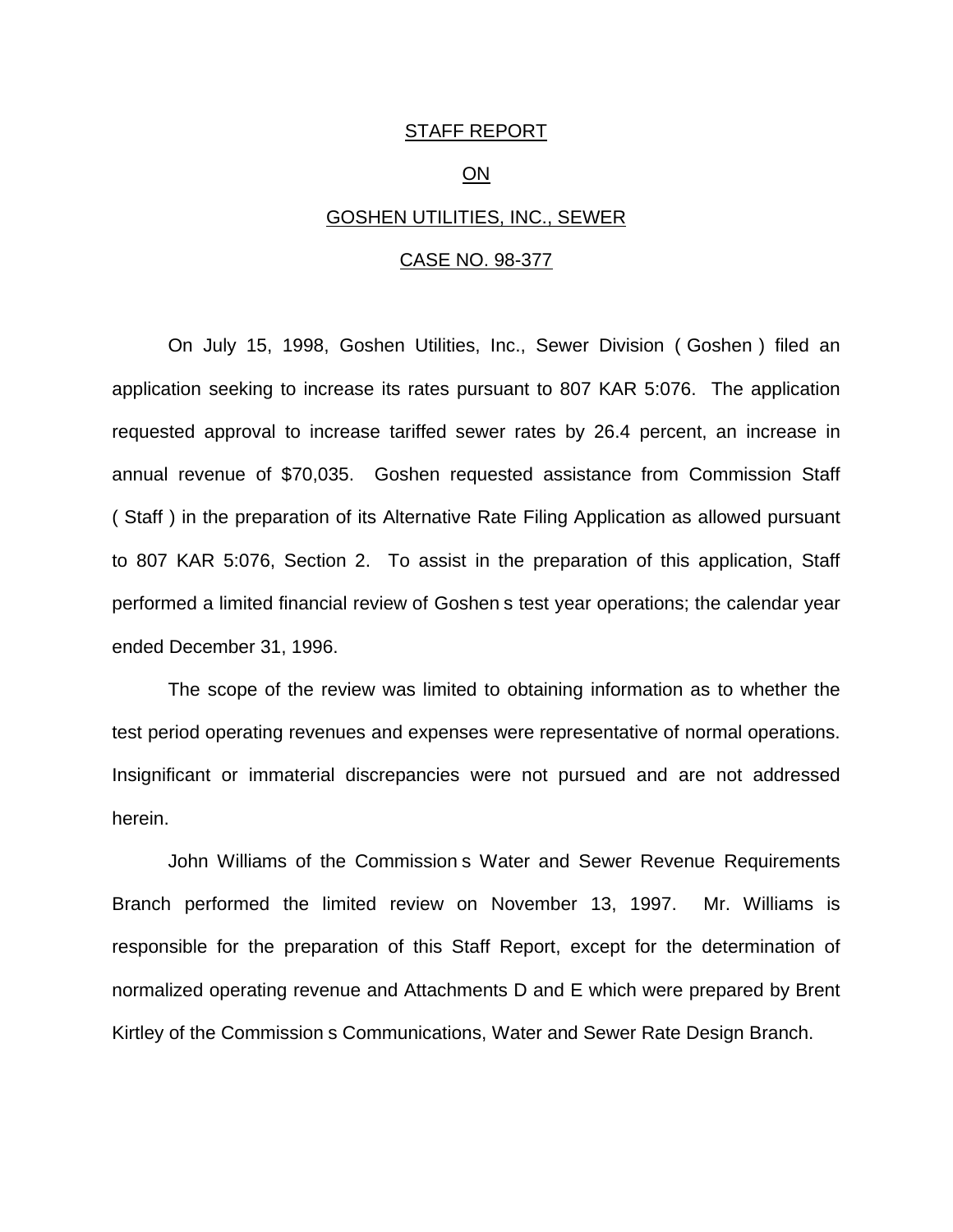A comparison of Goshen s actual and pro forma operations is shown in Attachment A. Based on Staff s recommendations, Goshen s operating statement would appear as set forth in Attachment B. Attachment C compares Goshen s and Staff s revenue requirement calculations. Goshen s application reflected a pro forma revenue requirement of \$336,462, or an increase in revenues of \$70,035. Staff recommends a revenue requirement of \$316,197 or an increase in revenues of \$49,770.

Staff anticipates that the rates recommended herein will generate, at a minimum, sufficient revenues to allow the utility to meet all its cash operating expenses and annual debt service requirements for a period of three years. Should the revenues generated by these rates become inadequate to meet these requirements at any time during the three-year period, the utility should take whatever steps are necessary to remedy the situation. At the end of the three-year period, Staff will perform a limited review of the utility s operations to ensure that the rates remain adequate. As part of that review the utility may be required to file additional information.

Staff performed a cost of service study on Goshen in order to design rates that properly allocate the utility s costs among its customers in a fair, just, and reasonable manner. The study analyzed the utility s costs of providing sewer service, then allocated those costs among three types of classifications: commodity, demand, and customer. Commodity costs are those directly associated with treatment of the waste. Demand costs are those associated with providing the facilities to meet the demands placed on the system. Customer costs are those associated with serving the customers without regard for varying usage.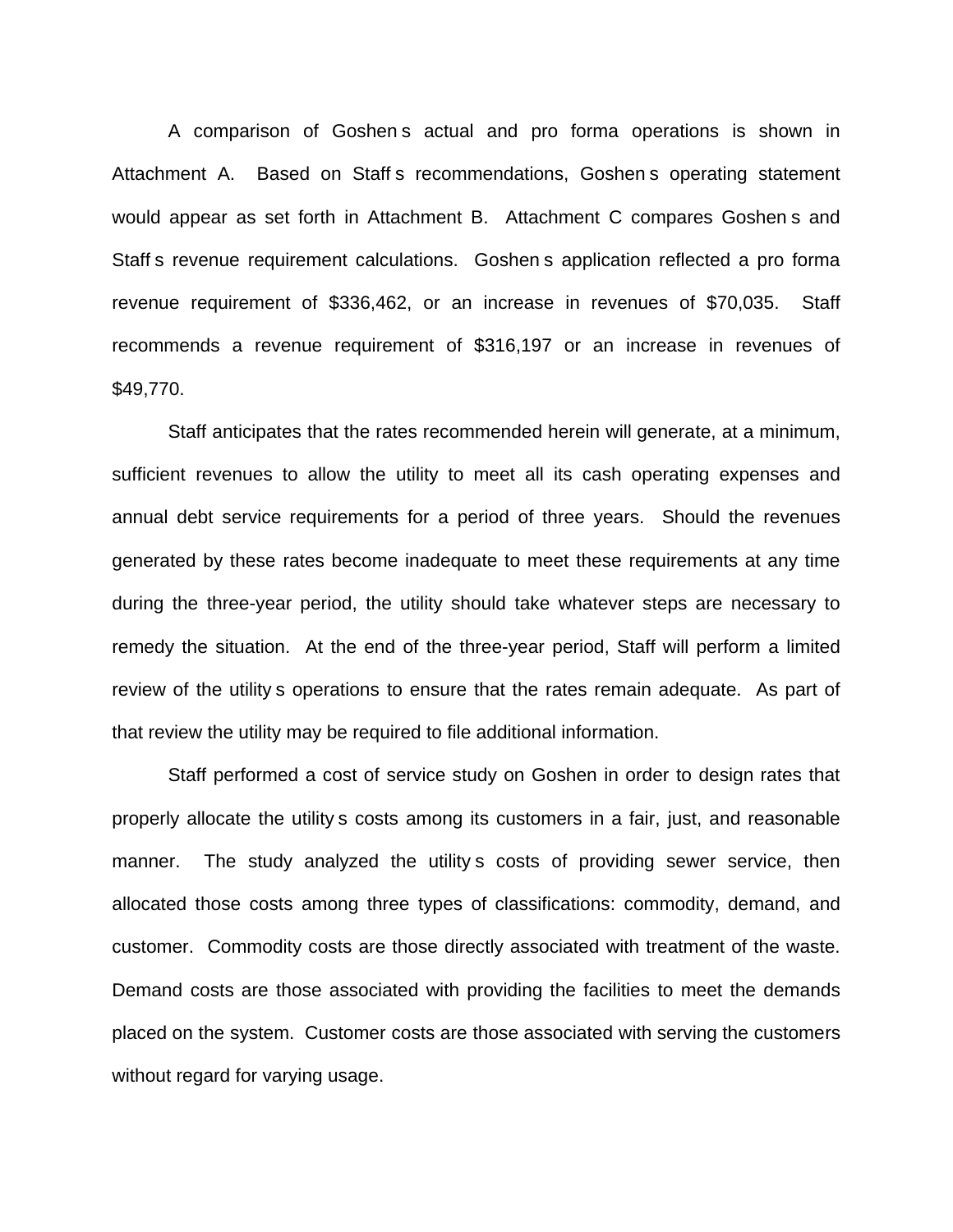Currently, Goshen s rates are based on a five-step declining-block rate design applied to customers monthly consumption of water. However, per EPA suggested guidelines, Staff recommends a monthly customer charge in conjunction with a flat-rate usage charge based on the customer s monthly water consumption.

The monthly customer charge includes only those costs associated with providing sewer service to a customer, irrespective of the customer s usage level. For example, billing and postage are two of the many costs attributable to customers incurred by the utility each month even when a customer does not use the system. The monthly customer charge does not include any costs for treatment of waste. All treatment costs are recovered through the flat-rate usage charge for each thousand gallons of water used. This type of rate design better reflects the actual cost of providing service, diminishes cross subsidization among different levels of sewer users, and allows fairer rates for individual customers. The complete cost of service study is included as Attachment D.

Staff s recommended rate in Attachment E will generate the required revenue from rates of \$316,197.

#### Signatures

Prepared By: John D. Williams Public Utility Financial Analyst, Senior Water and Sewer Revenue Requirements Branch Division of Financial Analysis

Prepared By: D. Brent Kirtley Public Utility Rate Analyst, Senior Communications, Water and Sewer Rate Design Branch Division of Financial Analysis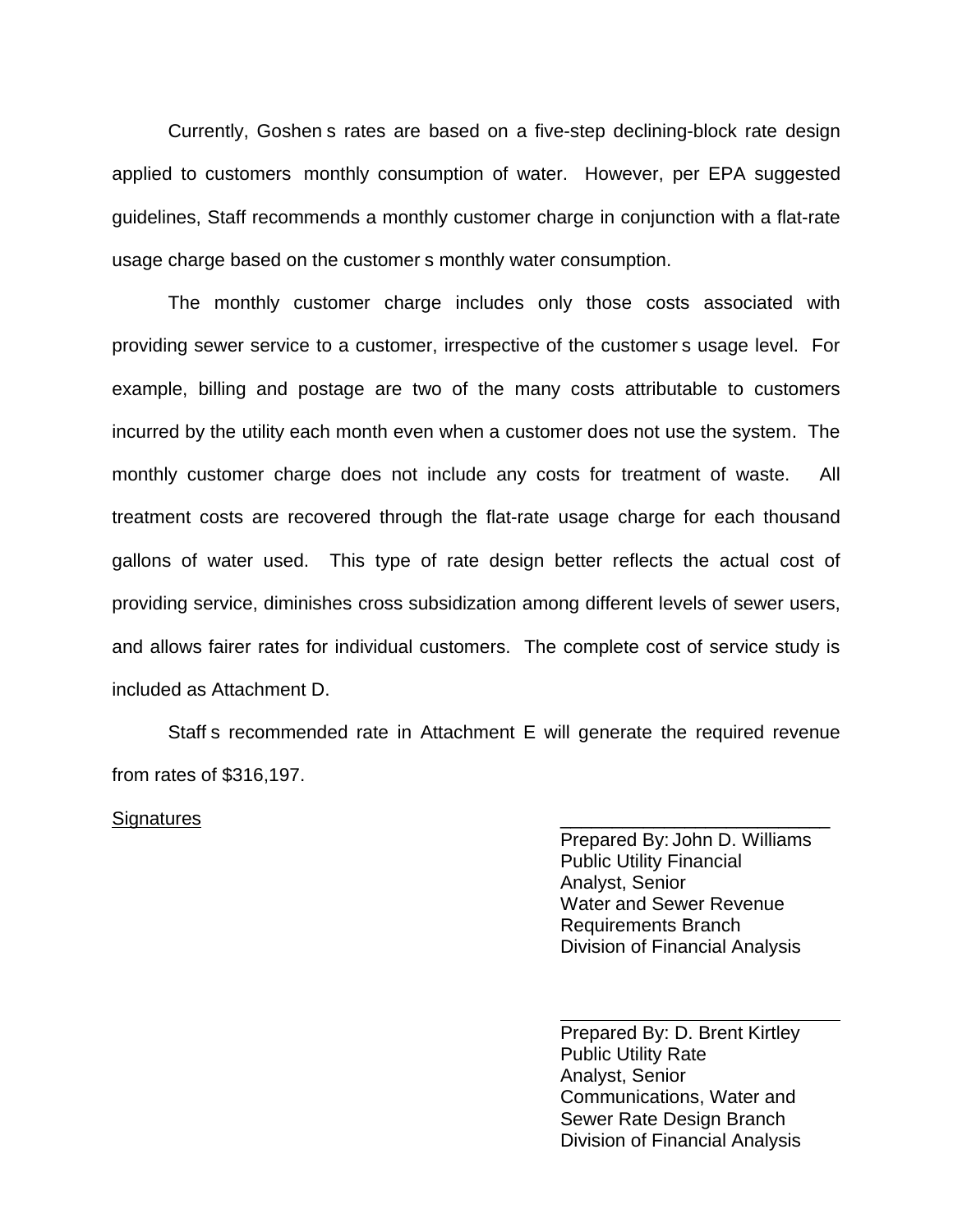| STAFF REPORT CASE NO. 98-377            | <b>ATTACHMENT A</b> |              |                |            |
|-----------------------------------------|---------------------|--------------|----------------|------------|
| <b>GOSHEN'S REQUESTED OPERATIONS</b>    |                     |              |                |            |
|                                         | Actual              |              |                | Requested  |
|                                         | Operations          | Adjustments  | Ref.           | Operations |
| <b>Operating Revenues:</b>              |                     |              |                |            |
| <b>Measured - General Customers</b>     | \$263,398           | \$3,029      | $\overline{A}$ | \$266,427  |
| <b>Forfeited Discounts</b>              | 7,283               | <sup>o</sup> |                | 7,283      |
| <b>Total Operating Revenues</b>         | \$270,681           | \$3,029      |                | \$273,710  |
| <b>Operating Expenses:</b>              |                     |              |                |            |
| Operation & Maintenance:                |                     |              |                |            |
| <b>Operation Labor</b>                  | \$50,013            | (\$7,072)    | в              | \$42,941   |
| Fuel & Power                            | 32,238              | 515          | C              | 32,753     |
| Chemicals                               | 16,045              | Ω            |                | 16,045     |
| Misc. Supplies & Exp.                   | 1,872               | $\mathbf{o}$ |                | 1,872      |
| Routine Maintenance Fee                 | О                   | 14,400       | D              | 14,400     |
| Maint. - Structures                     | 1,393               | Ω            |                | 1,393      |
| Maint. - Collection Sys.                | 2,025               | $\mathbf{o}$ |                | 2,025      |
| Maint. - Pumping Sys.                   | 3,019               | (1, 165)     | Е              | 1,854      |
| Maint. - Treatment & Disp.              | 21,634              | (16, 256)    | F              | 5,378      |
| Uncollectibles                          | 216                 | Ω            |                | 216        |
| Misc. Customer Accts.                   | 1,365               | $\mathbf{o}$ |                | 1,365      |
| Admin, & General Salaries               | 57,656              | 7,164        | G              | 64,820     |
| <b>Office Supplies</b>                  | 7,782               | Ω            |                | 7,782      |
| <b>Outside Services</b>                 | 38,037              | (13, 924)    | н              | 24,113     |
| Insurance                               | 10,832              | (2,727)      | $\blacksquare$ | 8,105      |
| <b>Employee Pensions &amp; Benefits</b> | 9,831               | (378)        | J              | 9,453      |
| Reg. Commission Exp.                    | 1,299               | O            |                | 1,299      |
| Transportation                          | 7,906               | $\Omega$     |                | 7,906      |
| Misc. Gen Exp.                          | 94                  | О            |                | 94         |
| <b>Rents</b>                            | 1,977               | Ω            |                | 1,977      |
| Maint. - General Plant                  | 2,144               | $\Omega$     |                | 2,144      |
| Operations & Maint. Exp.                | \$267,378           | (\$19,443)   |                | \$247,935  |
| Depreciation                            | 58,626              | (17, 592)    | K, N           | 41,034     |
| Amortization                            | 51                  | 1,915        | L, N           | 1,966      |
| Taxes Other Than Income Tax Exp.        | 12,255              | 271          | M              | 12,526     |
| <b>Total Operating Expenses</b>         | \$338,310           | (\$34,849)   |                | \$303,461  |
| Net Operating Income                    | (\$67,629)          | \$37,878     |                | (\$29,751) |
| Other Income (Expense):                 |                     |              |                |            |
| Income Non-utility Operations           | (192)               | О            |                | (192)      |
| Interest & Dividend Income              | 14,688              | $\mathbf{o}$ |                | 14,688     |
| Misc. Nonoperating Income               | 3,325               | Ω            |                | 3,325      |
| <b>Interest Expense</b>                 | (5, 153)            | (2, 240)     | $\circ$        | (7, 393)   |
| Net Income Available for Operations     | (\$54,961)          | \$35,638     |                | (\$19,323) |
|                                         |                     |              |                |            |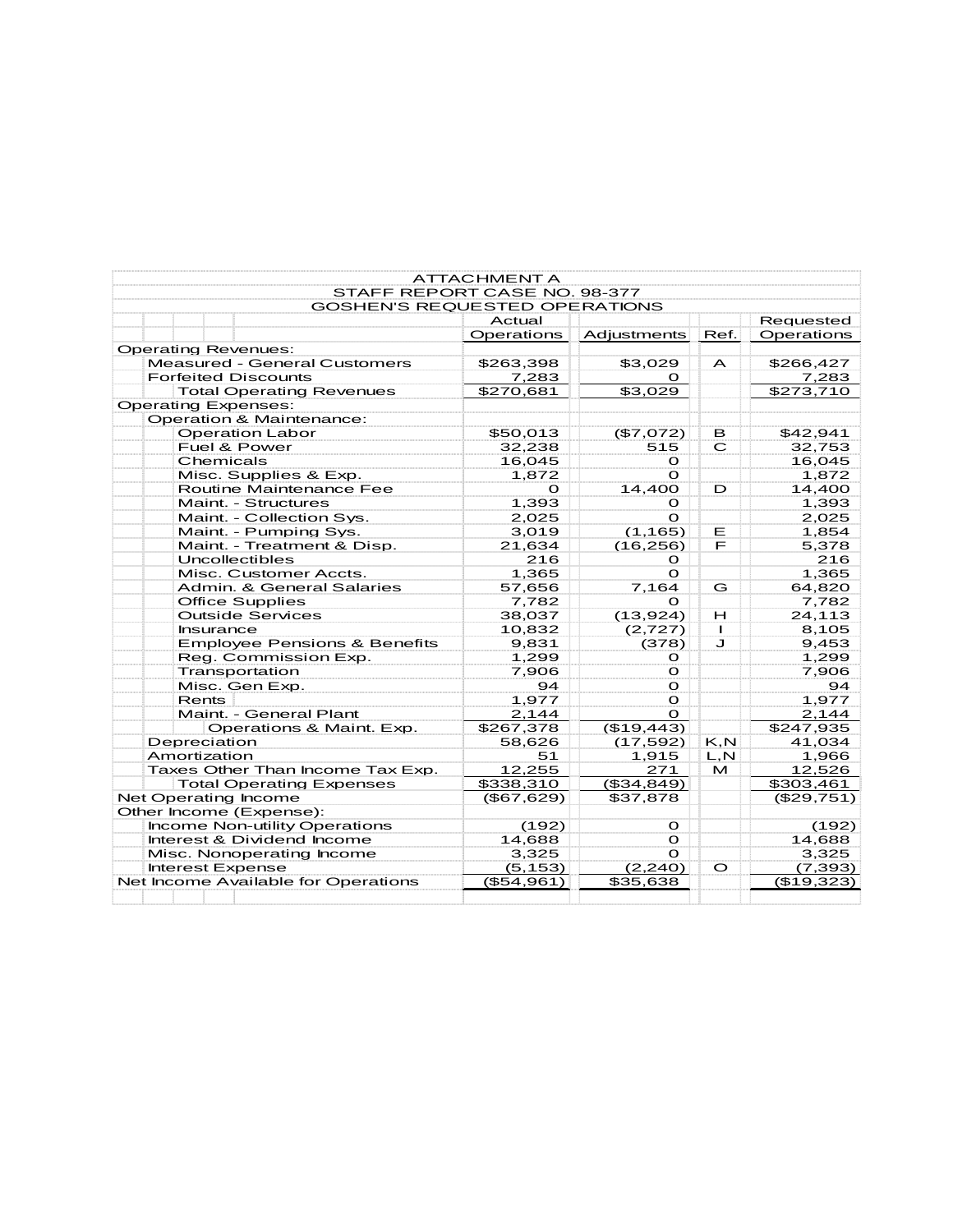|                                         |                                |                    |              | Page 1 of 8 |
|-----------------------------------------|--------------------------------|--------------------|--------------|-------------|
|                                         | <b>ATTACHMENT B</b>            |                    |              |             |
|                                         | STAFF REPORT CASE NO. 98-377   |                    |              |             |
|                                         | STAFF'S RECOMMENDED OPERATIONS |                    |              |             |
|                                         | Actual                         | Pro Forma          | <b>Note</b>  | Recommended |
|                                         | Operations                     | <b>Adjustments</b> | Ref.         | Operations  |
| <b>Operating Revenues:</b>              |                                |                    |              |             |
| <b>Measured - General Customers</b>     | \$263,398                      | \$3,029            | A            | \$266,427   |
| <b>Forfeited Discounts</b>              | 7,283                          | O                  |              | 7,283       |
| <b>Total Operating Revenues</b>         | \$270,681                      | \$3,029            |              | \$273,710   |
| <b>Operating Expenses:</b>              |                                |                    |              |             |
| Operation & Maintenance:                |                                |                    |              |             |
| <b>Operation Labor</b>                  | \$50,013                       | (\$11,122)         | в            | \$38,891    |
| Fuel & Power                            | 32,238                         | 515                | C            | 32,753      |
| Chemicals                               | 16,045                         | Ο                  |              | 16,045      |
| Misc. Supplies & Exp.                   | 1,872                          | $\mathbf{o}$       |              | 1,872       |
| Routine Maintenance Fee                 | $\mathbf{o}$                   | 14,400             | D            | 14,400      |
| Maint. - Structures                     | 1,393                          | Ο                  |              | 1,393       |
| Maint. - Collection Sys.                | 2,025                          | $\Omega$           |              | 2,025       |
| Maint. - Pumping Sys.                   | 3,019                          | (1, 165)           | Е            | 1,854       |
| Maint. - Treatment & Disp.              | 21,634                         | (16, 256)          | F            | 5,378       |
| Uncollectibles                          | 216                            | O                  |              | 216         |
| Misc. Customer Accts.                   | 1,365                          | $\Omega$           |              | 1,365       |
| Admin, & General Salaries               | 57,656                         | (4, 478)           | G            | 53,178      |
| <b>Office Supplies</b>                  | 7,782                          | Ο                  |              | 7,782       |
| <b>Outside Services</b>                 | 38,037                         | (13, 924)          | Н            | 24,113      |
| <b>Insurance</b>                        | 10,832                         | (3,093)            | $\mathbf{I}$ | 7,739       |
| <b>Employee Pensions &amp; Benefits</b> | 9,831                          | (1, 162)           | J            | 8,669       |
| Reg. Commission Exp.                    | 1,299                          | O                  |              | 1,299       |
| Transportation                          | 7,906                          | O                  |              | 7,906       |
| Misc. Gen Exp.                          | 94                             | $\mathbf{O}$       |              | 94          |
| Rents                                   | 1,977                          | $\mathbf{O}$       |              | 1,977       |
| Maint. - General Plant                  | 2,144                          | $\Omega$           |              | 2,144       |
| Operations & Maint. Exp.                | $\overline{$}267,378$          | $($ \$36,285)      |              | \$231,093   |
| Depreciation                            | 58,626                         | (17, 592)          | K, N         | 41,034      |
| Amortization                            | 51                             | 2,595              | L, N         | 2,646       |
| Taxes Other Than Income Tax Exp.        | 12,255                         | (930)              | м            | 11,325      |
| <b>Total Operating Expenses</b>         | \$338,310                      | (\$52,212)         |              | \$286,098   |
| <b>Net Operating Income</b>             | (\$67,629)                     | \$55,241           |              | (\$12,388)  |
| Other Income (Expense):                 |                                |                    |              |             |
| Income Non-utility Operations           | (192)                          | $\mathbf{O}$       |              | (192)       |
| Interest & Dividend Income              | 14,688                         | $\Omega$           |              | 14,688      |
| Misc. Nonoperating Income               | 3,325                          | $\Omega$           |              | 3,325       |
| <b>Interest Expense</b>                 | (5, 153)                       | (2, 240)           | $\circ$      | (7, 393)    |
| Net Income Available for Operations     | (\$54,961)                     | \$53,001           |              | (\$1,960)   |
|                                         |                                |                    |              |             |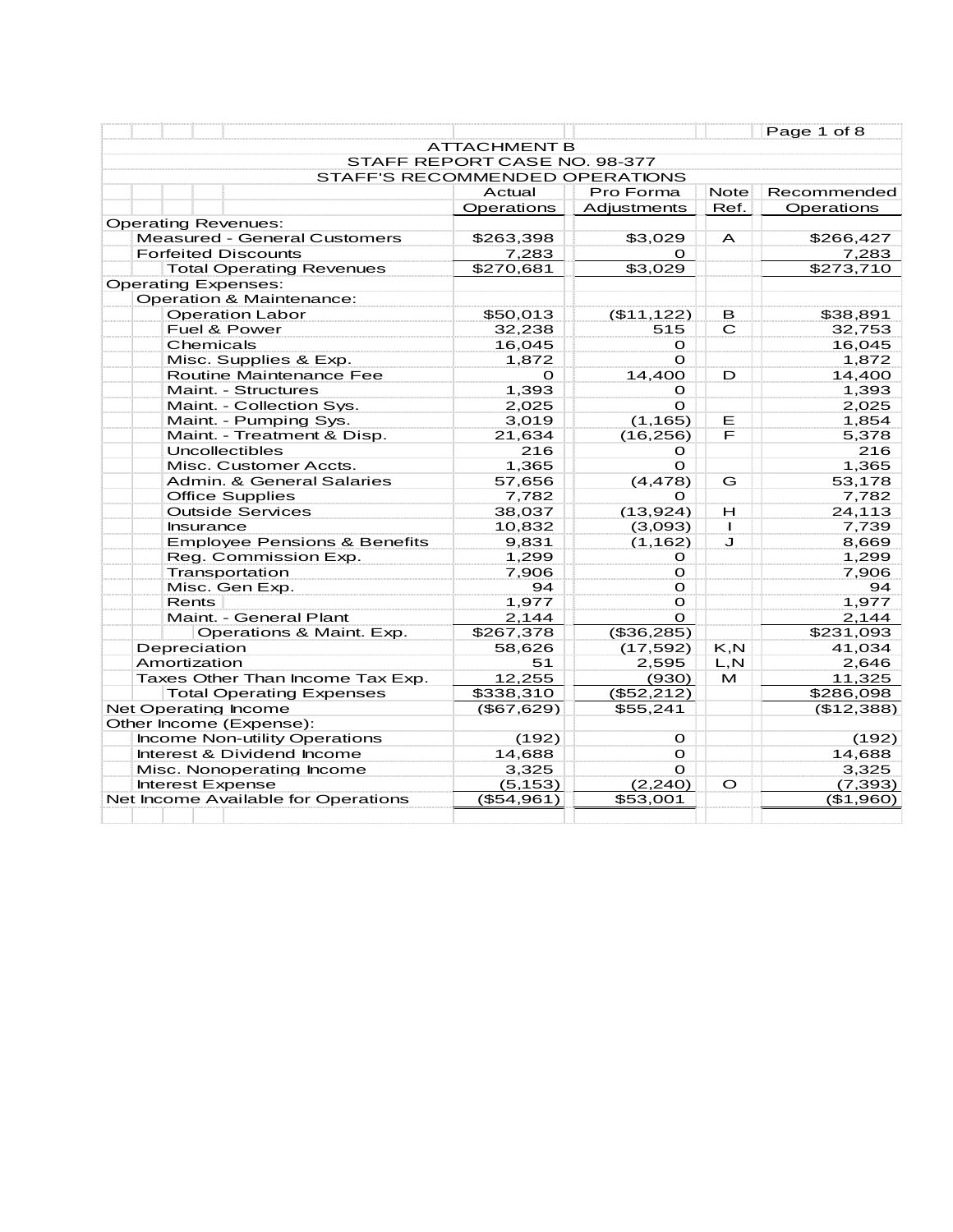### ATTACHMENT B STAFF REPORT CASE NO. 98-377 STATEMENT OF ADJUSTED OPERATIONS

- A. Measured General Revenue. Goshen reported sewer revenues of \$263,398 in its 1996 annual report to the Commission. At the request of Staff, Goshen prepared a billing analysis using billing and usage information for the 1,206 customers served by the utility on December 31, 1996. The information showed annual billings of \$266,427. Staff reviewed the analysis, verified it to within 0.0015 percent, and therefore accepted Goshen s amount of annual billings. The difference between Goshen s annual report and billing analysis resulted in a proforma increase to revenue of \$3,029.
- B. Operation Labor. Goshen Utilities, Inc. allocates its payroll between its Sewer and Water Divisions using allocation factors developed in a 1988 time study. Since 1988, the utility has conducted other time studies, which have produced similar results. Therefore, Staff applied Goshen s allocation factor of 30 percent for the Sewer Division to regular and overtime hours worked by the foreman, laborers and maintenance person during the test period. These hours were then multiplied by the 1998 pay rates.

Test period wages (before allocation) of \$25,270 for a licensed treatment plant operator have been eliminated because the employee resigned and his duties are now performed under contract by Eubank, Hall & Associates, as more fully described in Pro-Forma Adjustment D, below. Staff also eliminated from test year operations the Sewer Division s allocation of 30 percent of the wages for the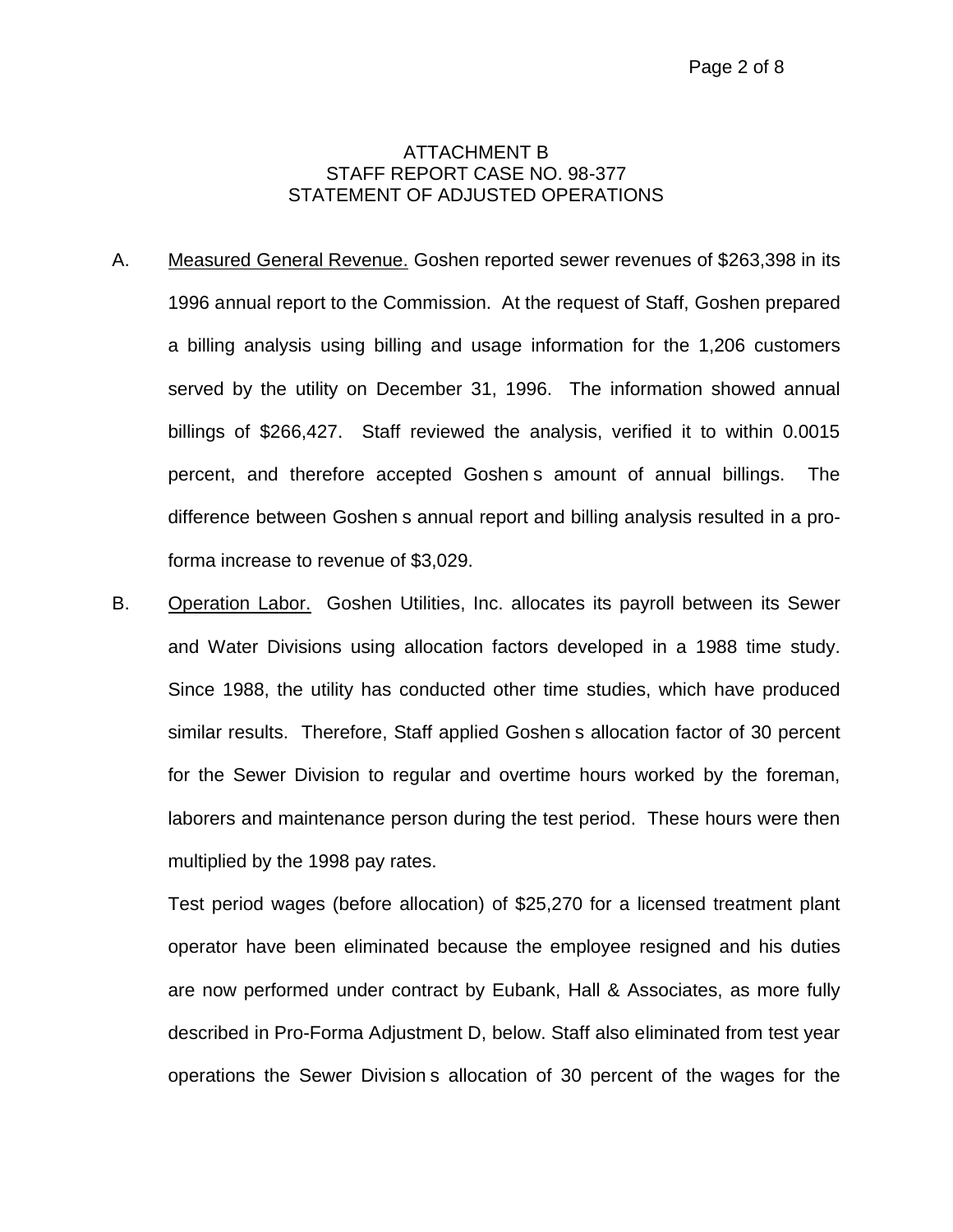Water Division s plant operator. The net result of these of these calculations is a pro-forma reduction to operation labor of (\$11,122).

- C. Fuel & Power. The Utility allocates common office expenses, such as electricity, 50 percent to the Sewer Division and 50 percent to the Water Division since the expenses are fixed in nature. In the test period, the Water Division paid 100 percent of the office electric expense. To reflect the proper allocation, Staff has increased the Sewer Division s electricity expense by 50 percent of the total \$1,030 in office electricity expense, or \$515.
- D. Routine Maintenance Fee. At the end of 1996 the Sewer Division s licensed plant operator resigned. Goshen entered into a routine maintenance contract with Eubank, Hall & Associates to provide this service for \$1,200 per month. This expense appears to be reasonable, thus Staff has included the annualized pro-forma adjustment of \$14,400 for Routine Maintenance Fee.
- E. Maintenance Pumping System. This pro-forma adjustment removes the \$1,165 cost for the installation of an electric service pole at the Harmony Landing Road lift station from test-period operating expenses. Capital expenditures benefit more than one period and therefore should be depreciated rather than expensed. The associated depreciation expense is included in Pro-Forma Adjustment K.
- F. Maintenance Treatment & Disposal Plant. This pro-forma adjustment removes from test-period operating expenses \$16,256 in capital expenditures at the Cardinal Harbour and Trails End treatment plants. Since capital expenditures benefit more than one period they should be depreciated rather than expensed. The associated depreciation expense is included in Pro-Forma Adjustment K.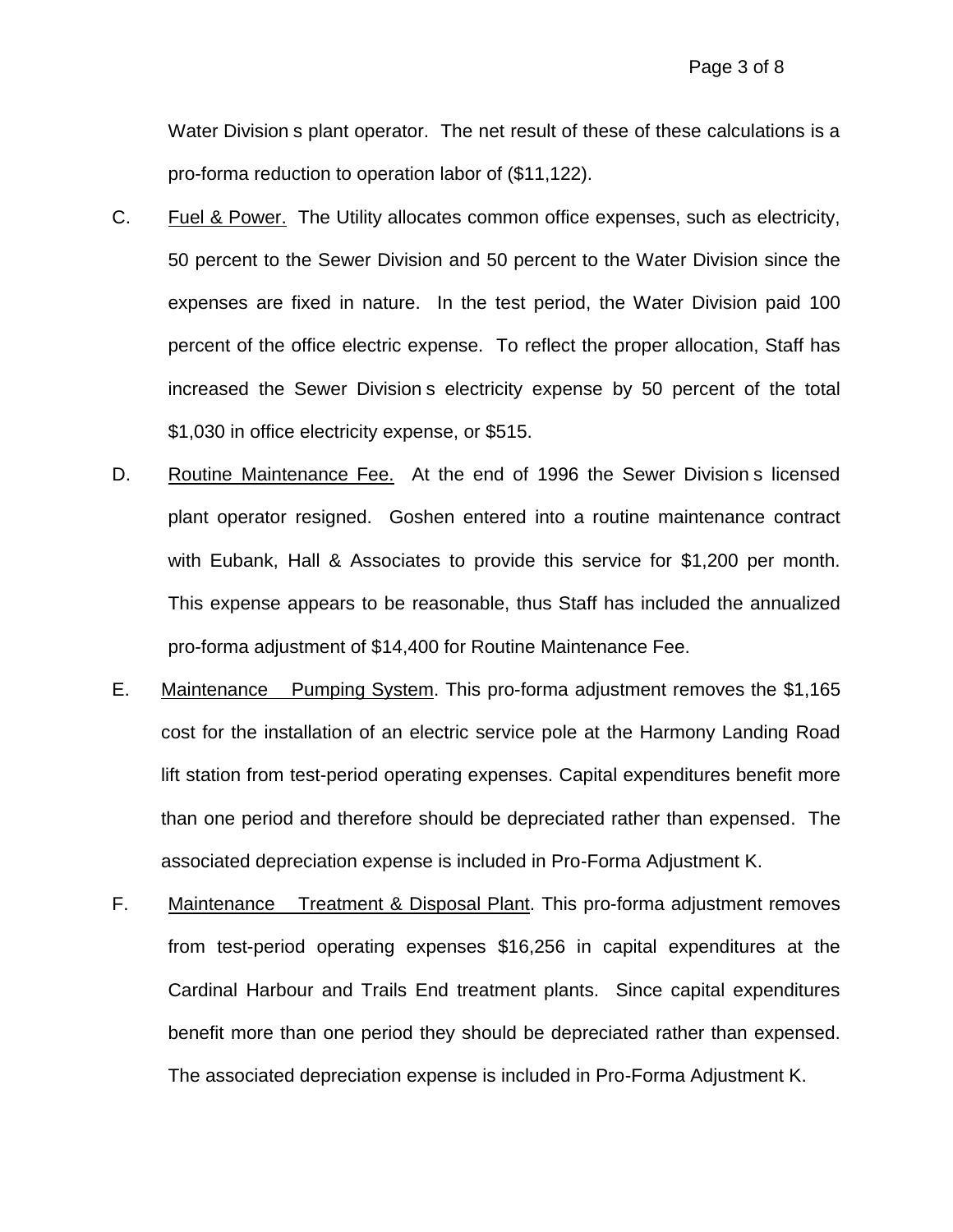G. Administrative & General Salaries. Administrative and general salaries were allocated between the Sewer and Water Divisions using factors developed in the 1988 time study. Goshen s application proposed that the manager had increased the time he spends on the Sewer division to 50 percent for consistency with other administrative and general staff. However, the Commission previously accepted Goshen s allocation factors from the 1988 time study in a Staff Report<sup>1</sup> for the Sewer Division and a Settlement Agreement for the Water Division. <sup>2</sup> An increase to the cost allocation for the Sewer Division without a proportionate, simultaneous decrease for the Water Division would result in double-recovery of that fractional portion of the manager s salary.

Therefore, Staff applied Goshen s allocation factor of 30 percent for the Sewer Division to the manager s 1998 weekly salary rate for administrative and general salaries. Staff used Goshen s 50 percent allocation factor, combined with the regular and overtime hours worked by office employees, as well as the 1998 pay rates, to determine a pro-forma adjustment. Therefore, this expense has been decreased by (\$4,478).

H. Outside Services. Staff made a pro-forma adjustment to this account to include the increase in sludge-hauling fees from an average of \$387.95 to \$396.40 per 5,000 - gallon load. Based on 38 loads per year this results in a \$321 increase.

<sup>&</sup>lt;sup>1</sup> Case No. 89-081, Adjustment of Rates of the Goshen Utilities, Inc., Sewer Division, Staff Report Dated October, 24,1989.

<sup>&</sup>lt;sup>2</sup> Case No. 96-140, Application of Goshen Utilities, Inc. for (i) a Certificate of Public Convenience and Necessity, (ii) Authorization for Financing of the Construction Project, and (iii) an Adjustment of the Rates for Water Service in Oldham County , Final Order Dated July 19,1996.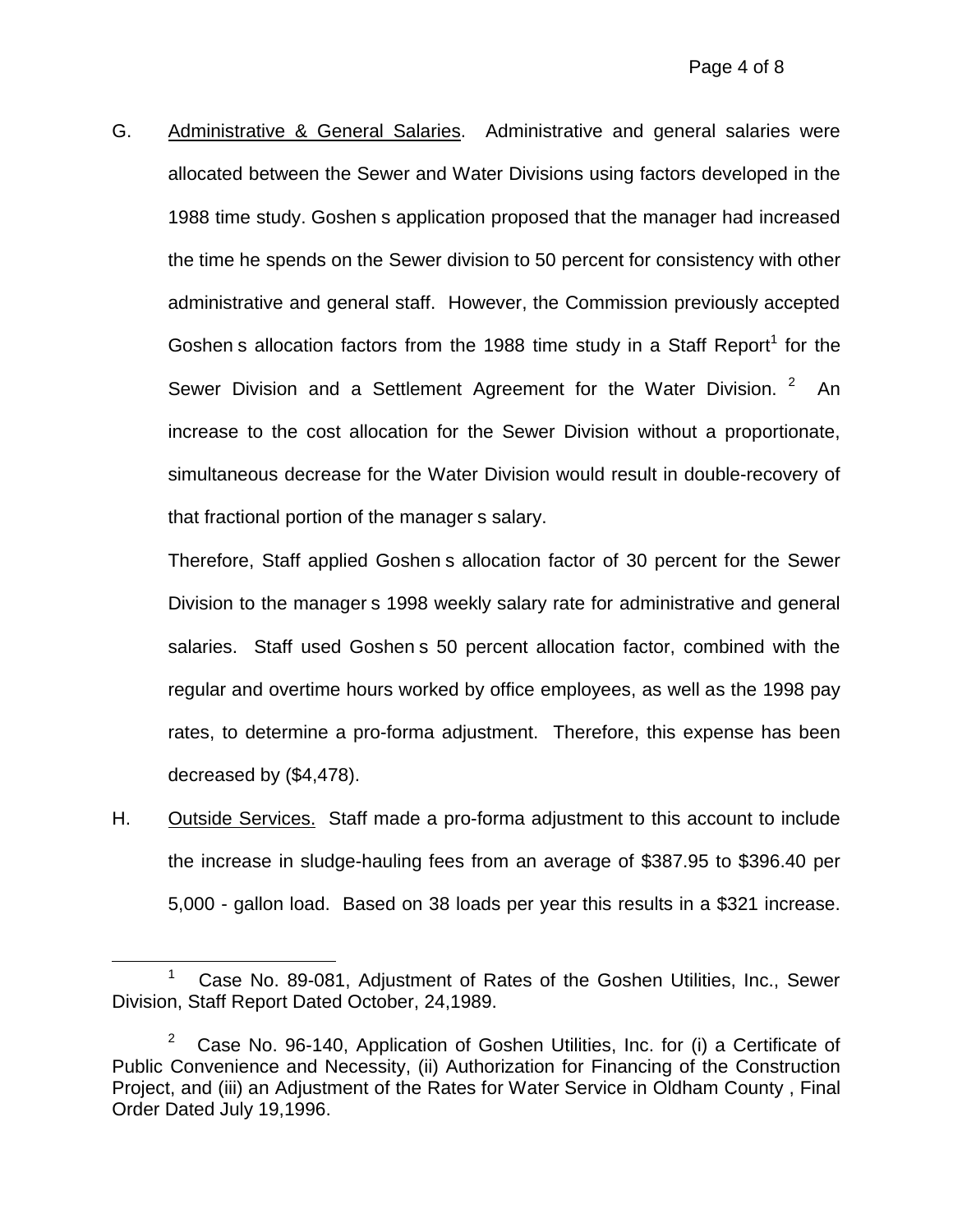Additionally, during 1996 Goshen paid Al Schneider, a stockholder, a consulting fee of \$20,000 and allocated 50 percent to the Sewer Division. In Case No. 89- 081, $3$  the Commission determined that the consulting services of Mr. Stone, a former Goshen stockholder, were not needed because the current manager had the knowledge and technical experience to operate Goshen. To be consistent with that Commission decision, Mr. Schneider s consulting fee has been removed from test-period operating expenses. Furthermore, non-recurring charges of \$1,275 paid to Headden Septic Service to pump the lift station and \$2,970 to Beckmar Laboratory for MSD sludge analysis have been removed from proforma operating expenses. These expenditures are to be recovered through amortization expense due to their non-recurring nature. The associated amortization expense is included in Pro-Forma Adjustment L. The net pro-forma adjustment to Outside Services is a decrease of (\$13,924).

- I. Insurance. This pro-forma adjustment of (\$3,093) reflects Goshen s current insurance premiums for workers compensation, general property and liability insurance, based on the pro-forma payroll allocations and the 30 percent allocation factor used for the Sewer Division s general property and liability coverage.
- J. Employee Pensions & Benefits. Goshen provides family health insurance coverage to all its employees in lieu of higher wages. If an employee opts for single coverage or no health insurance coverage the wages are adjusted

<sup>&</sup>lt;sup>3</sup> Case No. 89-081, Adjustment of Rates of the Goshen Utilities, Inc., Sewer Division, Final Order Dated February 22, 1990.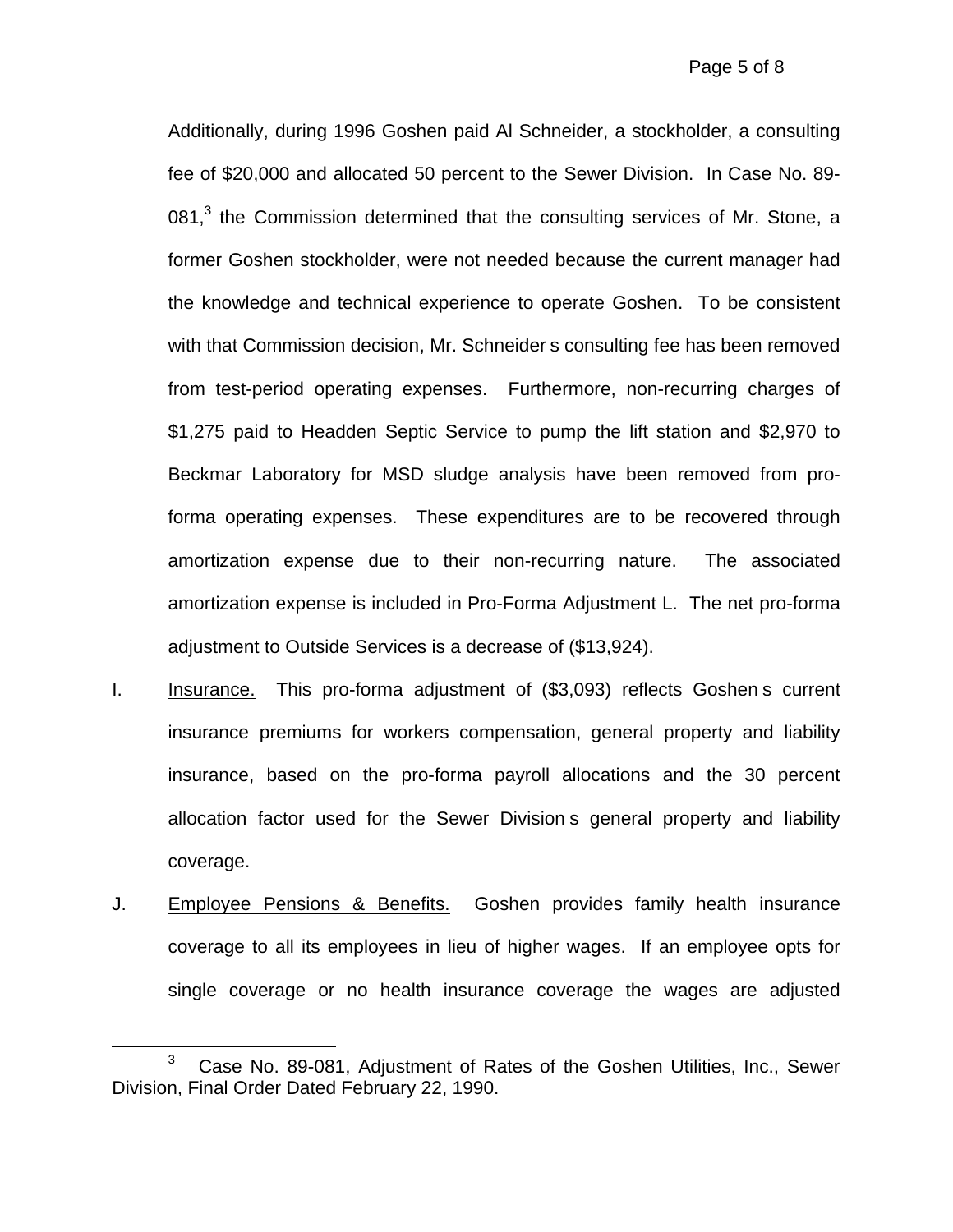accordingly. This pro-forma adjustment of (\$1,162) reflects allocating the 5 percent employer retirement contribution and the current employee insurance premiums to the Sewer Division using the payroll allocation factors previously set forth.

K. Depreciation Expense. The Sewer Division s test-period balance sheet lists Contributions In Aid of Construction ( CIAC ) of \$1,368,538, which is a form of cost free capital. Depreciation expense on utility plant funded by CIAC (36.281 percent of the total) has been removed in the amount of (\$22,481) to comply with past Commission ratemaking practices. Prior to computing the CIAC adjustment, depreciation expense on 1996 plant acquisitions was normalized to reflect a full year of expense on that utility plant placed in service during the test-year.

Depreciation expense on the capital expenditures, both removed from test-year operating expenses (Pro-Forma Adjustment F and E, above), and added for needed upgrades and improvements (Pro-Forma Adjustment N, below), was calculated based on the estimated useful lives of the various capital expenditures, resulting in \$4,889 of additional depreciation expense as shown below:

| Item                          | Adj. | Cost        | Life  | Expense  |
|-------------------------------|------|-------------|-------|----------|
| Techna valve<br>6             | F    | 692<br>\$   | 7 yr. | 99<br>\$ |
| Labor to replace blower motor |      | \$<br>315   | 5 yr. | 45<br>\$ |
| Replace mechanical aerator    | F    | \$4,881     | 7 yr. | 697      |
| Fabricate 6 header and        |      |             |       |          |
| Diffuser drops                |      | \$1,772     | 7 yr. | 253      |
| 20 HP blower motor            |      | S<br>797    | 7 yr. | 114      |
| Replacement parts for aerator |      | \$<br>1,256 | 7 yr. | 179      |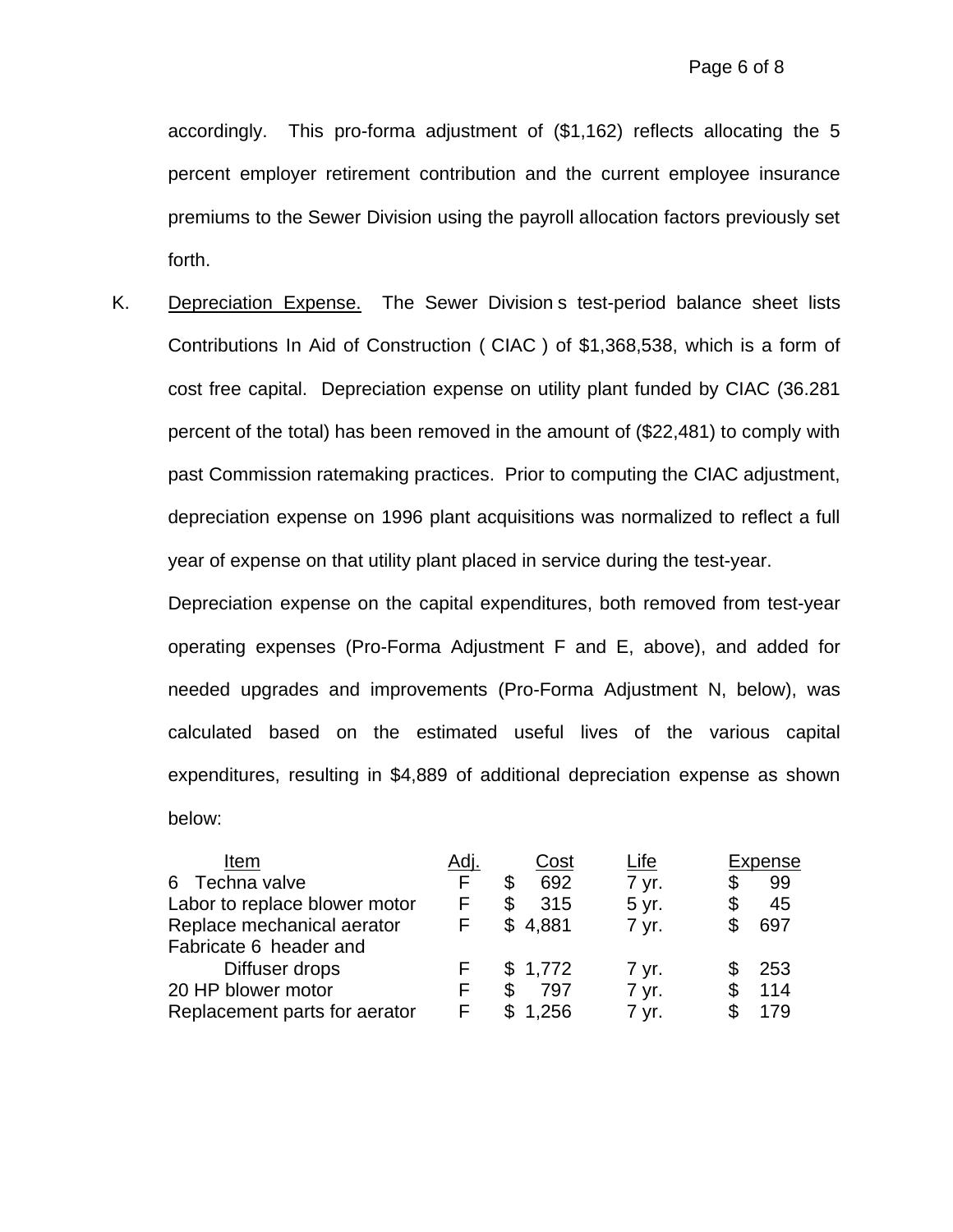| Item                                  | Adj. | Cost         | Life     | Expense   |
|---------------------------------------|------|--------------|----------|-----------|
| Clean site and install new            |      |              |          |           |
| Comminutor                            | F    | \$<br>1,329  | 5 yr.    | 266<br>\$ |
| Expansion site labor                  | F    | \$<br>782    | 20 yr.   | \$<br>39  |
| Install 3 HP Otterbine aerator        |      |              |          |           |
| In the lagoon                         | F    | \$1,541      | 7 yr.    | \$<br>220 |
| New blower motor in control           |      |              |          |           |
| <b>Building</b>                       | F    | 2,295<br>\$. | 7 yr.    | 328<br>\$ |
| Lincoln 20 HP blower motor            | F    | 596<br>\$    | 7 yr.    | \$<br>85  |
| Install 230 volt service & pole       | E.   | \$<br>1,165  | 20 yr.   | \$<br>58  |
| 30 HP blower & 40 HP starter          | N    | \$<br>6,000  | 5 yr.    | \$1,200   |
| Sutorbilt 40 HP blower, stand         |      |              |          |           |
| And accessories                       | N    | \$12,000     | 12.5 yr. | \$1,001   |
| Install 8 air piping from             |      |              |          |           |
| Building to tanks                     | N    | \$1,960      | 20 yr.   | \$<br>98  |
| Fabricate & install 6 header on       |      |              |          |           |
| Bridge in tank                        | N    | \$4,130      | 20 yr.   | 207       |
| <b>Capital Expenditure Adjustment</b> |      |              |          | \$4,889   |

The total of the above items results in a net pro-forma adjustment to depreciation expense of (\$17,592).

- L. Amortization Expense. This \$2,595 adjustment reflects amortizing the KPDES permits and applications renewed every five years, as well as, the non-recurring expenditures that were removed from test-year operating expenses in Pro-Forma Adjustments H and N. The non-recurring expenditures are amortized over a three-year period. Generally, the Commission recognizes a three-year period as the average between rate case filings. This is deemed reasonable since Goshen s last two rate cases have spanned four years each. Although these are not rate case expenditures, the items are repairs and maintenance, which although non-recurring due to lack of predictability, may arise at any time.
- M. Taxes Other than Income Taxes. This pro-forma adjustment reflects the (\$930) projected decrease in FICA and OASDI taxes due to the reduction in pro-forma payroll.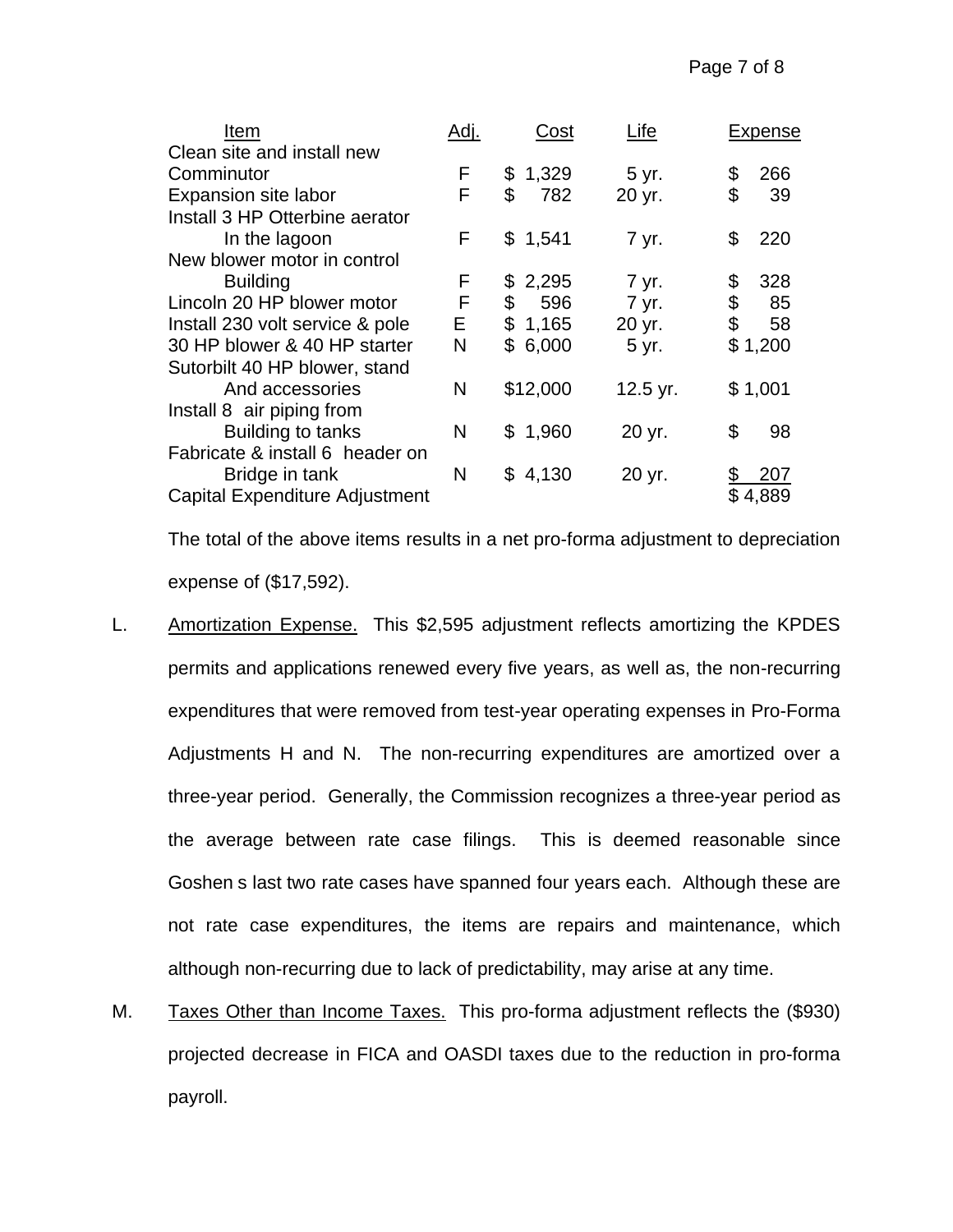- N. Trails End WasteWater Treatment Plant Project. These pro-forma adjustments are for the diffused air installation project at Trails End WasteWater Treatment Plant. This project, to be completed in 1998, will improve the utility plant and is appropriate for and consistent with the utility s service to the public. The project includes, in part, financing for and costs of removal of a mechanical bridge, new blowers, and air piping installation. The \$1,500 for removal of the mechanical bridge is considered an amortizable, non-recurring cost and has been included in Pro-Forma Adjustment L. The \$24,600 for new blowers, air-piping, etc. is deemed a depreciable cost and has been included in Pro-Forma Adjustment K.
- O. Financing and Interest Expense. The Utility applied for financing of the Trails End WasteWater Plant Treatment costs with a local financial institution. The proposed terms are a one year renewable maturity, with interest at one percent over the prime rate (8.5% at March 6, 1998) and monthly payments based on 10 year amortization. Staff considers this as long-term in nature with the proceeds of the loan being used for reasonable upgrades and improvements of utility plant. The pro-forma adjustment increasing interest expense by \$2,240 represents the average interest expense for the next three years at 9.5 percent per annum.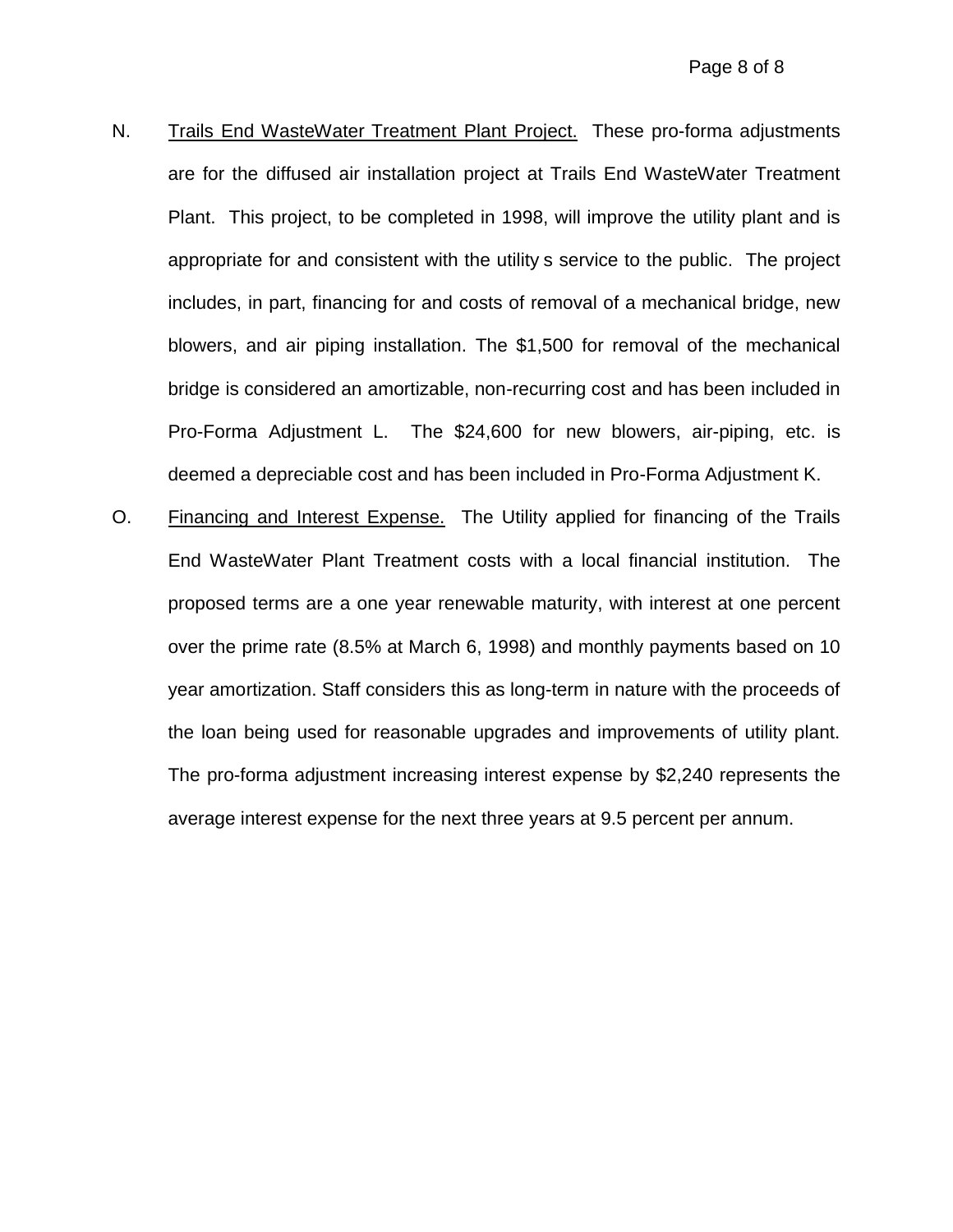| ATTACHMENT C                                   |           |             |
|------------------------------------------------|-----------|-------------|
| STAFF REPORT, CASE NO. 98-377                  |           |             |
| <b>COMPARISON OF REQUESTED AND RECOMMENDED</b> |           |             |
| <b>REVENUE REQUIREMENTS</b>                    |           |             |
|                                                |           |             |
|                                                | Goshen    | Staff       |
|                                                | Requested | Recommended |
| Pro Forma Operating Expenses                   | \$303,461 | \$286,098   |
| Divided by: Requested Operating Ratio          | 88%       | 88%         |
| Subtotal                                       | \$344,842 | \$325,111   |
| Less: Pro Forma Operating Expenses             | 303,461   | 286,098     |
| <b>Margin After Income Taxes</b>               | \$41,381  | \$39,013    |
| Multiplied by: Income Tax Gross-up Factor      | 1.22549   | 1.22549     |
| Margin Before Income Taxes                     | \$50,712  | \$47,810    |
| Add: Pro Forma Operating Expenses              | 303,461   | 286,098     |
| Interest Expense                               | 7,393     | 7,393       |
| <b>Total Revenue Requirement</b>               | \$361,566 | \$341,301   |
| Less: Non-Operating Income                     | 17,821    | 17,821      |
| <b>Revenue Requirement from Operations</b>     | \$343,745 | \$323,480   |
| <b>Less: Forfeited Discounts</b>               | 7.283     | 7,283       |
| <b>Revenue Requirement from Rates</b>          | \$336,462 | \$316,197   |
| Less: Normalized Revenues                      | 266,427   | 266,427     |
| Requested Operating Revenue Increase           | \$70,035  | \$49,770    |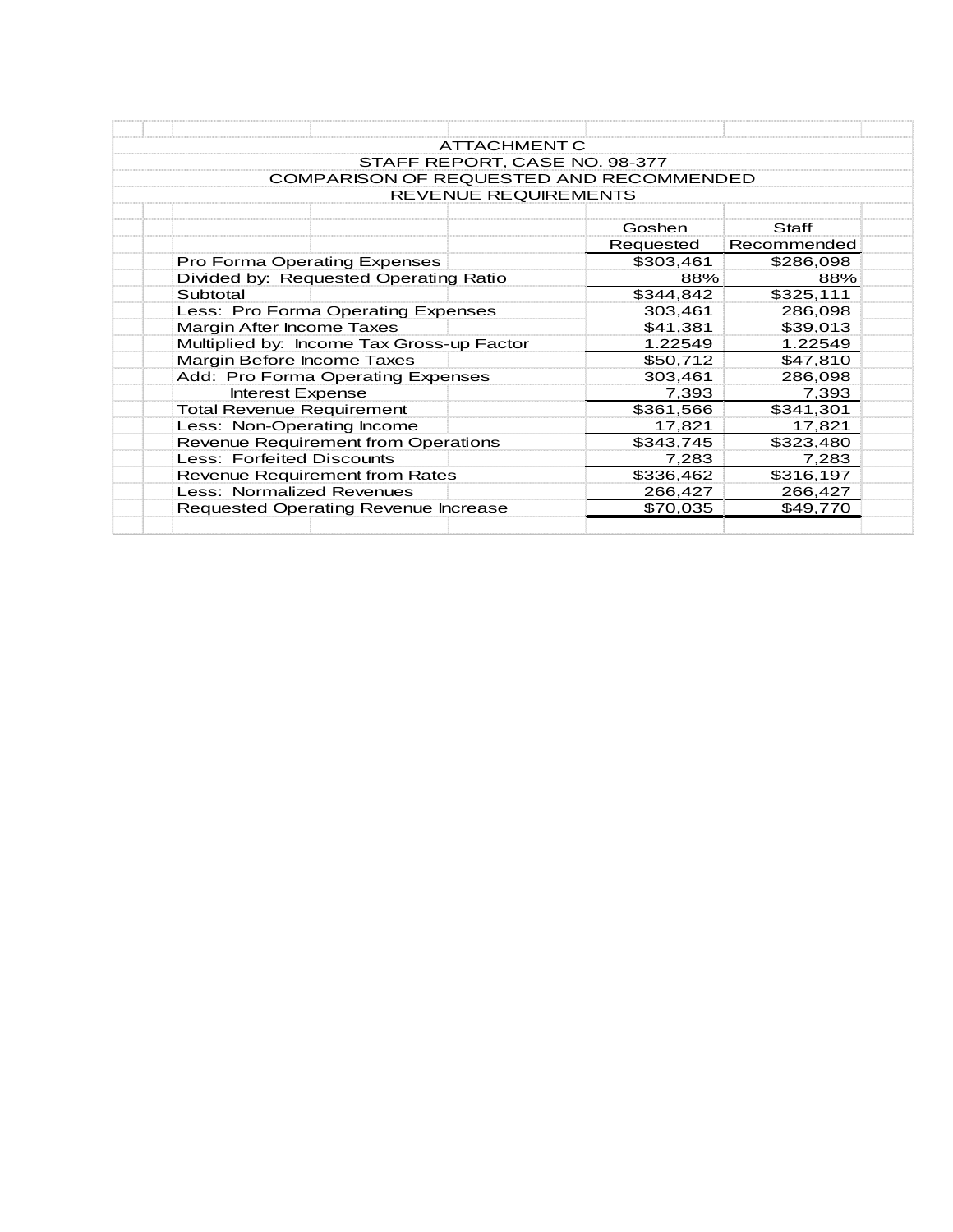|                                         | <b>ALLOCATION OF PLANT VALUE</b> |           |           |          |
|-----------------------------------------|----------------------------------|-----------|-----------|----------|
|                                         |                                  |           |           |          |
|                                         | Total                            | Commodity | Demand    | Customer |
| Intangible Plant:                       |                                  |           |           |          |
| Miscellaneous Intangible Plant          | 2,094                            |           | 2,094     |          |
| Land and Structures:                    |                                  |           |           |          |
| Land and Land Rights                    | 30,035                           |           | 30,035    |          |
| Structures and Improvement              | 2,531                            |           | 2,531     |          |
|                                         |                                  |           |           |          |
| <b>Collection Plant:</b>                |                                  |           |           |          |
| <b>Collection Sewers--Gravity</b>       | 1,199,809                        |           | 1,199,809 |          |
| <b>Flow Measuring Devices</b>           | 5,260                            |           | 5,260     |          |
| Pumping Plant:                          |                                  |           |           |          |
| <b>Pumping Equipment--Electric</b>      | 73,731                           |           | 73,731    |          |
| Treatment and Disposal Plant:           |                                  |           |           |          |
| <b>Treatment and Disposal Equipment</b> | 128,874                          |           | 128,874   |          |
| <b>Plant Sewers</b>                     | 14,817                           |           | 14,817    |          |
| Other T&D Plant Equipment               | 24,388                           |           | 24,388    |          |
| Office Furniture and Equipment          | 15,228                           |           |           | 15,228   |
| Subtotal                                | 1,496,767                        |           | 1,481,539 | 15,228   |
| <b>Allocation Percentages</b>           | 100.00%                          |           | 98.98%    | 1.02%    |
| <b>General Plant:</b>                   |                                  |           |           |          |
| <b>Transportation Equipment</b>         | 46,264                           |           | 45,793    | 471      |
| Tools, Shop, & Garage Equipment         | 7,612                            |           | 7,535     | 77       |
| <b>Communication Equipment</b>          | 4,608                            |           | 4,561     | 47       |
| Other Tangible Equipment                | 6,555                            |           | 6,488     | 67       |
| Total                                   | $\overline{1,561,806}$           |           | 1,545,916 | 15,890   |
|                                         |                                  |           |           |          |
|                                         |                                  |           |           |          |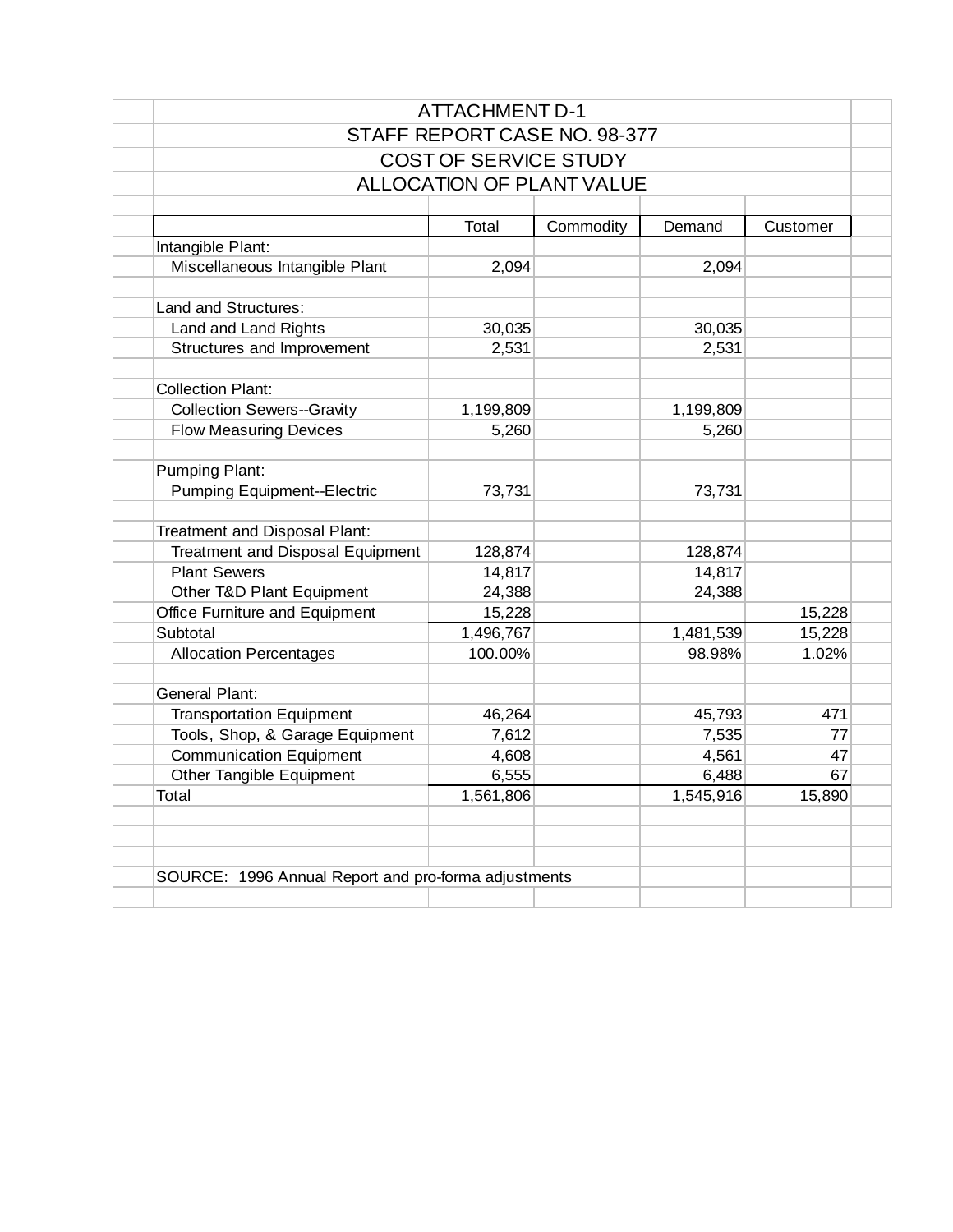| ATTACHMENT D-2                                   |                              |           |           |          |  |  |  |  |  |
|--------------------------------------------------|------------------------------|-----------|-----------|----------|--|--|--|--|--|
|                                                  | STAFF REPORT CASE NO. 98-377 |           |           |          |  |  |  |  |  |
|                                                  | COST OF SERVICE STUDY        |           |           |          |  |  |  |  |  |
| ALLOCATION OF OPERATION AND MAINTENANCE EXPENSES |                              |           |           |          |  |  |  |  |  |
|                                                  | Total                        | Commodity | Demand    | Customer |  |  |  |  |  |
| Operation Labor:                                 |                              |           |           |          |  |  |  |  |  |
| <b>Salaries</b>                                  | 38,891                       |           | 25,294    | 13,597   |  |  |  |  |  |
| Pensions & Benefits                              | 3,662                        |           | 2,382     | 1,280    |  |  |  |  |  |
| <b>Insurance</b>                                 | 3,066                        |           | 1,994     | 1,072    |  |  |  |  |  |
| Payroll Taxes                                    | 3,220                        |           | 2,094     | 1,126    |  |  |  |  |  |
| Administrative & Managerial:                     |                              |           |           |          |  |  |  |  |  |
| <b>Salaries</b>                                  | 53,178                       |           | 24,530    | 28,649   |  |  |  |  |  |
| Pensions & Benefits                              | 5,007                        |           | 2,310     | 2,697    |  |  |  |  |  |
| Insurance                                        | 216                          |           | 100       | 116      |  |  |  |  |  |
| Payroll Taxes                                    | 4,402                        |           | 2,031     | 2,372    |  |  |  |  |  |
| Maintenance:                                     |                              |           |           |          |  |  |  |  |  |
| <b>Structures</b>                                | 1,393                        |           |           | 1,393    |  |  |  |  |  |
| <b>Collection System</b>                         | 2,025                        |           | 2,025     |          |  |  |  |  |  |
| <b>Pumping System</b>                            | 1,854                        |           | 1,854     |          |  |  |  |  |  |
| <b>Treatment and Disposal</b>                    | 5,378                        | 5,378     |           |          |  |  |  |  |  |
| <b>General Plant</b>                             | 2,144                        |           | 2,144     |          |  |  |  |  |  |
| Uncollectibles                                   | 216                          |           |           | 216      |  |  |  |  |  |
| Miscellaneous Customer Accounts                  | 1,365                        |           |           | 1,365    |  |  |  |  |  |
| Vehicle Insurance                                | 4,457                        |           | 2,229     | 2,229    |  |  |  |  |  |
| Fuel & Pow er                                    | 32,753                       | 32,753    |           |          |  |  |  |  |  |
| Chemicals                                        | 16,045                       | 16,045    |           |          |  |  |  |  |  |
| <b>Outside Services:</b>                         |                              |           |           |          |  |  |  |  |  |
| Sludge Hauling                                   | 15,063                       | 15,063    |           |          |  |  |  |  |  |
| Other                                            | 9,050                        |           | 9,050     |          |  |  |  |  |  |
| Subtotal                                         | 203,385                      | 69,239    | 78,035    | 56,111   |  |  |  |  |  |
| Less Commodity                                   | 69,239                       |           |           |          |  |  |  |  |  |
| Total                                            | \$134,146                    |           | \$78,035  | \$56,111 |  |  |  |  |  |
| <b>Allocation Percentages</b>                    | 100.00%                      |           | 58.17%    | 41.83%   |  |  |  |  |  |
| <b>Office Supplies</b>                           | 7,782                        |           | 4,527     | 3,255    |  |  |  |  |  |
| Rent                                             | 1,977                        |           | 1,150     | 827      |  |  |  |  |  |
| Transportation                                   | 7,906                        |           | 4,599     | 3,307    |  |  |  |  |  |
| Regulatory Commission                            | 1,299                        |           | 756       | 543      |  |  |  |  |  |
| Routine System Maintenance                       | 14,400                       |           | 8,377     | 6,023    |  |  |  |  |  |
| <b>Property Taxes</b>                            | 3,703                        |           | 2,154     | 1,549    |  |  |  |  |  |
| Miscellaneous General Expense                    | 94                           |           | 55        | 39       |  |  |  |  |  |
| Miscellaneous Supplies Expense                   | 1,872                        |           | 1,089     | 783      |  |  |  |  |  |
| Subtotal                                         | \$242,418                    | \$69,239  | \$100,741 | \$72,438 |  |  |  |  |  |
| Depreciation                                     | 41,034                       |           | 38,314    | 2,720    |  |  |  |  |  |
| Amortization                                     | 2,646                        |           | 2,471     | 175      |  |  |  |  |  |
| <b>Total Operating Expenses</b>                  | \$286,098                    | \$69,239  | \$141,525 | \$75,334 |  |  |  |  |  |
| Less Commodity                                   | $-69,239$                    |           |           |          |  |  |  |  |  |
| Total                                            | \$216,859                    |           | \$141,525 | \$75,334 |  |  |  |  |  |
| <b>Allocation Percentages</b>                    | 100.00%                      |           | 65.26%    | 34.74%   |  |  |  |  |  |
| Misc Non-Operating Income                        | $-3,325$                     |           | $-2,170$  | $-1,155$ |  |  |  |  |  |
| Interest & Dividend Income                       | $-14,688$                    |           | $-9,586$  | $-5,102$ |  |  |  |  |  |
| <b>Non-Utility Operations</b>                    | 192                          |           | 125       | 67       |  |  |  |  |  |
| Interest Expense                                 | 7,393                        |           | 4,825     | 2,568    |  |  |  |  |  |
| Margin Before Income Taxes                       | 47,810                       |           | 31,202    | 16,608   |  |  |  |  |  |
| Revenue Required from Operations                 | 323,480                      | 69,239    | 165,921   | 88,320   |  |  |  |  |  |
| <b>Allocation Percentages</b>                    | 100.00%                      | 21.40%    | 51.29%    | 27.30%   |  |  |  |  |  |
| Less Forfeited Discounts                         | $-7,283$                     | $-1,559$  | $-3,736$  | $-1,988$ |  |  |  |  |  |
| Revenue Required from Rates                      | \$316,197                    | 67,680    | 162,186   | 86,331   |  |  |  |  |  |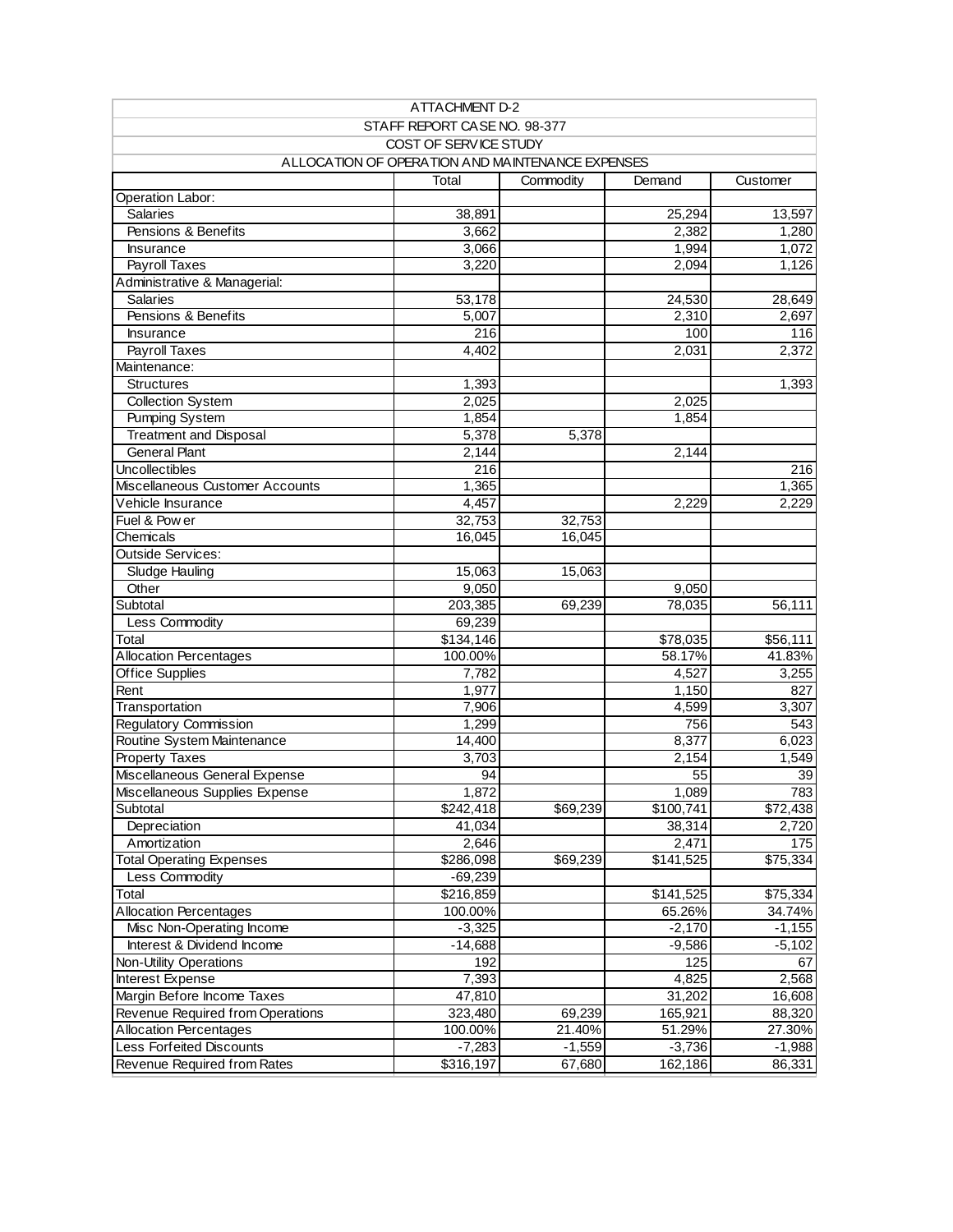|                                                |                  | <b>ATTACHMENT D-3</b>        |                                                 |                    |                  |           |
|------------------------------------------------|------------------|------------------------------|-------------------------------------------------|--------------------|------------------|-----------|
|                                                |                  | STAFF REPORT CASE NO. 98-377 |                                                 |                    |                  |           |
|                                                |                  | <b>COST OF SERVICE STUDY</b> |                                                 |                    |                  |           |
|                                                |                  | <b>CALCULATION OF RATES</b>  |                                                 |                    |                  |           |
|                                                |                  |                              |                                                 |                    |                  |           |
|                                                | Total            | First 2,000                  | Next 13,000 Next 15,000 Next 20,000 Over 50,000 |                    |                  |           |
| <b>Projected Gallons Sold</b>                  | 97,201,400       | 27,065,900                   | 65,920,900                                      | 2,021,170          | 1,020,030        | 1,173,400 |
| Percentage                                     | 100.00%          | 27.85%                       | 67.82%                                          | 2.08%              | 1.05%            | 1.21%     |
| Alloc. of Volumetric Costs                     |                  |                              |                                                 |                    |                  |           |
| <b>Commodity Costs</b>                         | 67,680           | 18,846                       | 45,900                                          | 1,407              | 710              | 817       |
| <b>Demand Costs</b>                            | 162,186          | 45,161                       | 109,993                                         | 3,372              | 1,702            | 1,958     |
|                                                |                  |                              |                                                 |                    |                  |           |
| Sub-Total                                      | 229,866          | 64,007                       | 155,892                                         | 4,780              | 2,412            | 2,775     |
| <b>Customer Costs</b>                          | 86,331           |                              |                                                 |                    |                  |           |
| Rev. Required from Rates                       | 316,197          |                              |                                                 |                    |                  |           |
|                                                |                  |                              |                                                 |                    |                  |           |
| <b>Customer Costs</b>                          | 86,331           |                              |                                                 |                    |                  |           |
| Number of Bills                                | 13,910           |                              |                                                 |                    |                  |           |
| Unadjusted Cust. Charge                        | \$6.21           |                              |                                                 |                    |                  |           |
|                                                |                  |                              |                                                 |                    |                  |           |
|                                                |                  |                              |                                                 |                    |                  |           |
|                                                |                  |                              |                                                 |                    |                  |           |
|                                                | Customer         | First                        | <b>Next</b>                                     | <b>Next</b>        | <b>Next</b>      | Over      |
|                                                | Charge           | 2,000                        | 13,000                                          | 15,000             | 20,000           | 50,000    |
|                                                | \$6.25           | \$2.36                       | \$2.36                                          | \$2.36             | \$2.36           | \$2.36    |
|                                                |                  |                              |                                                 |                    |                  |           |
|                                                |                  |                              |                                                 |                    |                  |           |
|                                                |                  |                              |                                                 |                    |                  |           |
|                                                |                  |                              |                                                 |                    |                  |           |
|                                                |                  |                              |                                                 |                    |                  |           |
|                                                |                  |                              |                                                 |                    |                  |           |
|                                                |                  |                              |                                                 |                    |                  |           |
|                                                |                  |                              |                                                 |                    |                  |           |
|                                                |                  |                              |                                                 |                    |                  |           |
|                                                |                  |                              |                                                 |                    |                  |           |
| Monthly Charges:                               |                  |                              |                                                 |                    |                  |           |
| <b>Customer Charge</b>                         |                  | $$6.25$ per bill             |                                                 |                    |                  |           |
| All Usage                                      |                  | \$2.36 per 1,000 gallons     |                                                 |                    |                  |           |
|                                                |                  |                              |                                                 |                    |                  |           |
|                                                |                  |                              |                                                 |                    |                  |           |
|                                                | Gallons          | Current                      | <b>PSC Staff</b>                                | <b>Dollar</b>      | Percent          |           |
| Sample Bills                                   | Used             | Rates                        | Proposal                                        | <b>Difference</b>  | Difference       |           |
| With Monthly Usage of                          | 2,000            | \$9.25                       | \$10.97                                         | \$1.72             | 18.59%           |           |
| With Monthly Usage of                          | 7,000            | \$19.25                      | \$22.77                                         | \$3.52             | 18.29%           |           |
| With Monthly Usage of                          | 15,000           | \$35.25<br>\$67.25           | \$41.65                                         | \$6.40             | 18.16%<br>32.12% |           |
| With Monthly Usage of<br>With Monthly Usage of | 35,000<br>50,000 | \$86.75                      | \$88.85<br>\$124.25                             | \$21.60<br>\$37.50 | 43.23%           |           |
|                                                |                  |                              |                                                 |                    |                  |           |
|                                                |                  |                              |                                                 |                    |                  |           |
|                                                |                  |                              |                                                 |                    |                  |           |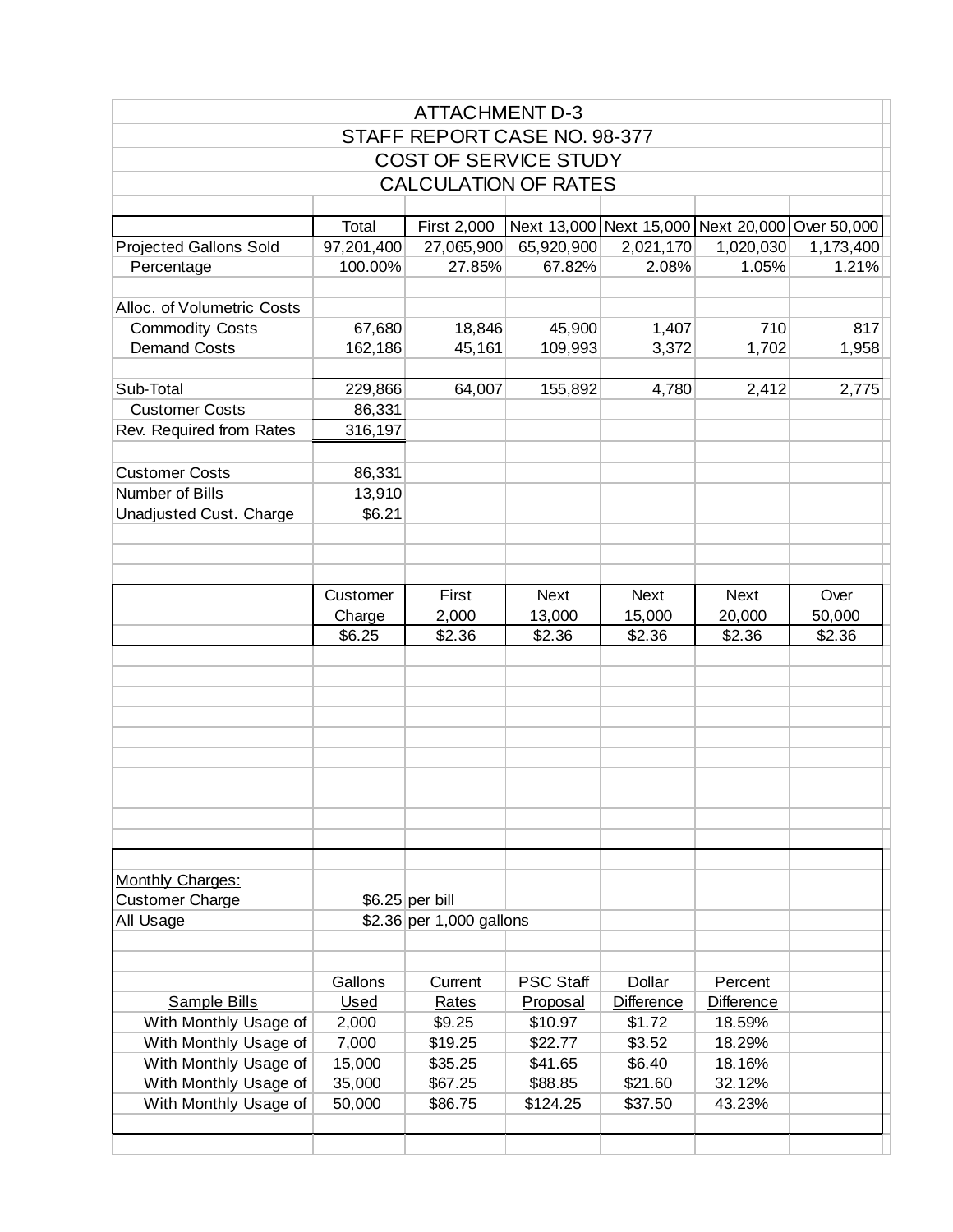| <b>ATTACHMENT D-4</b>        |                             |                                              |            |      |                |  |  |  |  |  |
|------------------------------|-----------------------------|----------------------------------------------|------------|------|----------------|--|--|--|--|--|
| STAFF REPORT CASE NO. 98-377 |                             |                                              |            |      |                |  |  |  |  |  |
| <b>COST OF SERVICE STUDY</b> |                             |                                              |            |      |                |  |  |  |  |  |
| <b>VERIFICATION OF RATES</b> |                             |                                              |            |      |                |  |  |  |  |  |
|                              |                             |                                              |            |      |                |  |  |  |  |  |
|                              |                             | <b>Bills</b>                                 | Gallons    | Rate | Revenue        |  |  |  |  |  |
| <b>Customer Charge</b>       |                             | 13,910                                       | ი          | 6.25 | 86,938         |  |  |  |  |  |
| First                        | 2,000                       |                                              | 27,065,900 | 2.36 | 63,876         |  |  |  |  |  |
| <b>Next</b>                  | 13,000                      |                                              | 65,920,900 | 2.36 | 155,573        |  |  |  |  |  |
| <b>Next</b>                  | 15,000                      |                                              | 2,021,170  | 2.36 | 4,770          |  |  |  |  |  |
| 20,000<br><b>Next</b>        |                             |                                              | 1,020,030  | 2.36 | 2,407          |  |  |  |  |  |
| Over                         | 50,000                      |                                              | 1,173,400  | 2.36 | 2,769          |  |  |  |  |  |
|                              |                             |                                              | 97,201,400 |      | 316,333        |  |  |  |  |  |
|                              |                             |                                              |            |      |                |  |  |  |  |  |
|                              |                             |                                              |            |      |                |  |  |  |  |  |
|                              |                             |                                              |            |      |                |  |  |  |  |  |
|                              | Revenue Required from Rates |                                              |            |      | \$<br>316,197  |  |  |  |  |  |
|                              |                             | Projected Revenues per Cost of Service Study |            |      | \$.<br>316,333 |  |  |  |  |  |
| Percentage Difference        |                             |                                              |            |      | 0.042949%      |  |  |  |  |  |
|                              |                             |                                              |            |      |                |  |  |  |  |  |